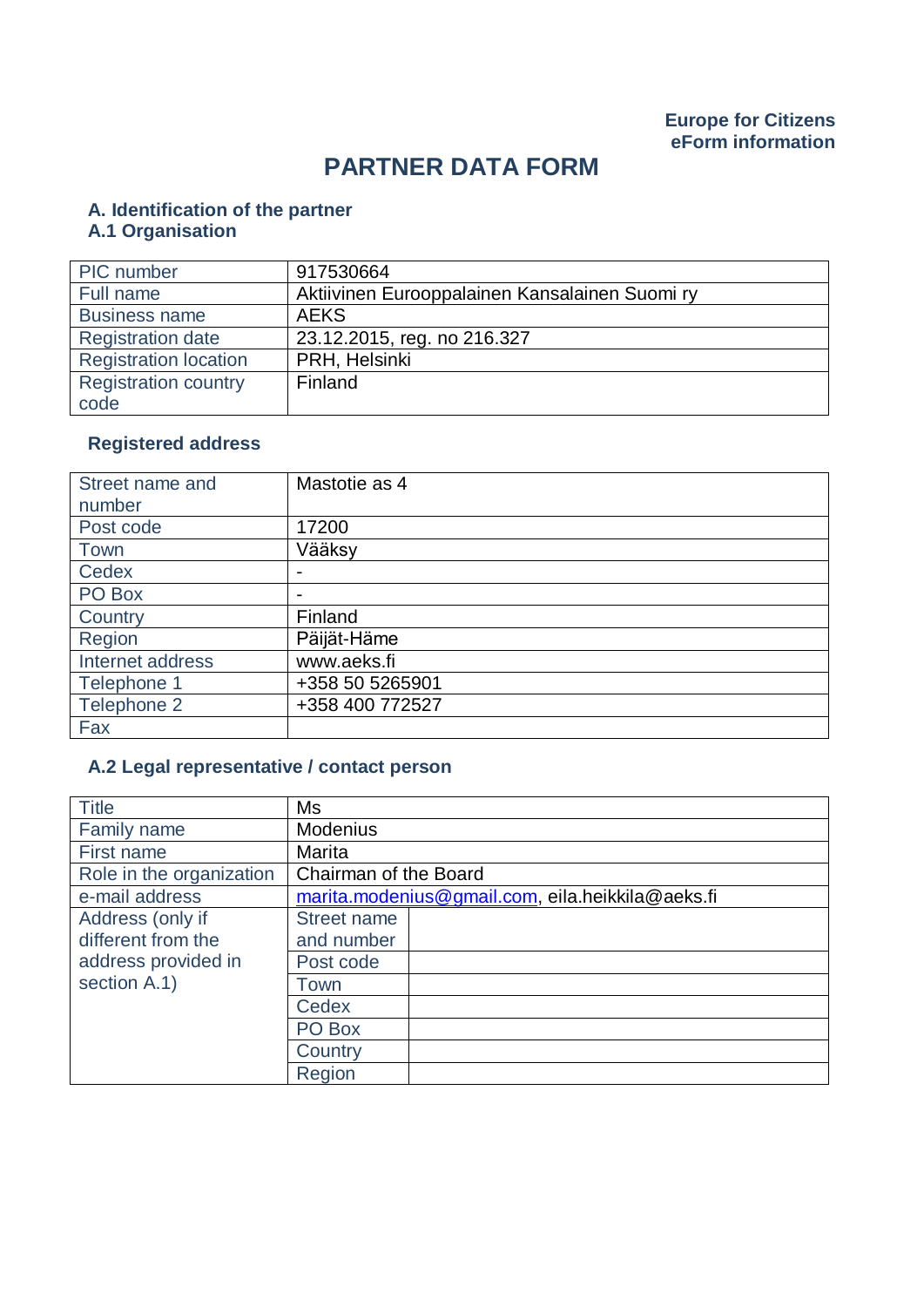#### **B. Organisation and activities B.1 Structure**

| <b>Status</b>           | Active      |
|-------------------------|-------------|
| Non Profit Organisation | $\vert$ Yes |
| <b>NGO</b>              |             |
| Type of organisation    |             |

### **B.2 Aims and activities of the organization**

AEKS - Active European Citizen Finland / Aktiivinen Eurooppalainen Kansalainen Suomi, ry

The aim of the non-profit association is to promote active European cooperation between civil society organizations related to well-being, education, culture and other fields of civil society.

**AEKS** 

- works actively in European and international projects
- organizes training, discussion and awareness raising events
- carries out research, information and publication activities
- cooperates in networks with other civil society organizations

AEKS operates as a network organization for civil society organizations in Finland, promoting European networks among the actors of civil society members.

## **SKILLS & EXPERTISE OF KEY STAFF**

Ms Marita Modenius, (M.A., Counsellor of Education) has long experience in education and public administration, e.g. member of the Municipal Council and the Municipal Board, she's experienced in issues of civil society working as Principal of the college of Social Studies 1987-1994 and in EU-projects since 1990.

Dr Eila Heikkilä, (Doctor in Education International, M.B.A., M.A.) has experience in the European policy of lifelong learning for active citizenship in European projects since 2002. She works as an independent expert and consultant in European projects. During the past ten years, she has worked in projects for DG Education and Culture, DG Employment, CEDEFOP and ETF promoting education and citizenship for sustainable development including marginalized civil society groups.

**Best week of the year for events:** Summer months from May to September

**Other information you consider important:** Good networks with all fields of civil society.

**Willingness to organize project events in their city:** YES

## **EXPERIENCE IN EU PROJECTS**

**B.3 Other EU grants**